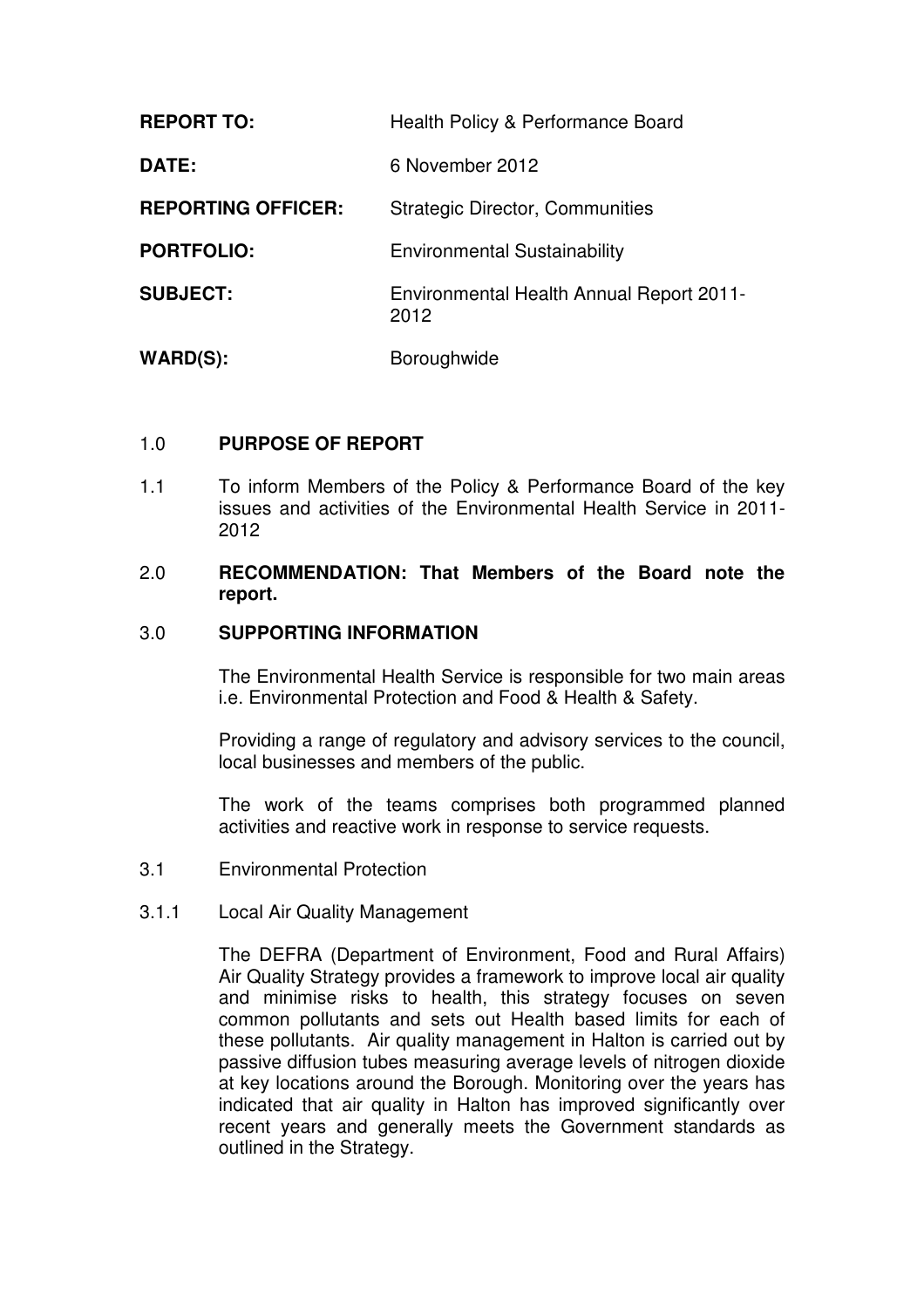There are two small areas within Widnes Town Centre where monitoring indicated that the standard for nitrogen dioxide was being breached. The levels had only just exceeded the accepted levels. This is due to the levels of stationary traffic at certain times of the day. Halton BC has therefore declared two Air Quality Management Areas (AQMAs) within the Widnes Town Centre. In Cheshire and Merseyside local authorities, Cheshire East has 13 AQMAs, Cheshire West has 2, St Helens has 4, Sefton has 5, Warrington has 3 and nearly the whole of Liverpool has been declared a AQMA. A remedial action plan for the Halton AQMA is now in progress in consultation with other departments within the Council, including Policy, Transport and Planning. The Action Plan is on schedule to go out for consultation in 2012.

3.1.2 Inspection of Industrial Processes

Regulation of industries as set out under the Environmental Permitting (England & Wales) Regulations 2012 in order to reduce pollution and help improve air quality. These industries can only operate with the issue of a permit for which a charge is made to cover local authority costs. Charges are dependent on the risk assessment for each concern set out by DEFRA.

The following is a profile of the prescribed processes within Halton:

| <b>Type of Process</b>   | <b>Number of premises</b> |
|--------------------------|---------------------------|
| A2 Installations         | 2                         |
| Animal & Vegetable       | 2                         |
| <b>Coating Processes</b> | 8                         |
| Use of Styrene           | 2                         |
| <b>Mineral Processes</b> | 11                        |
| <b>Metal Processes</b>   | 2                         |
| Incineration             |                           |
| <b>Timber Processes</b>  | З                         |
| <b>Waste Oil Burners</b> | 2                         |
| <b>Petrol Stations</b>   | 13                        |
| Dry Cleaners             | 5                         |
| Total                    | 51                        |

In 2011-2012:

- 81% of scheduled Local Air Pollution Control Audits were carried. These included ALL high risk industries. The lower risk concerns will be prioritised in the inspection programme for 2012-13.
- 92% of Local Air Pollution Control Audits were compliant.

3.1.3 Planning Consultations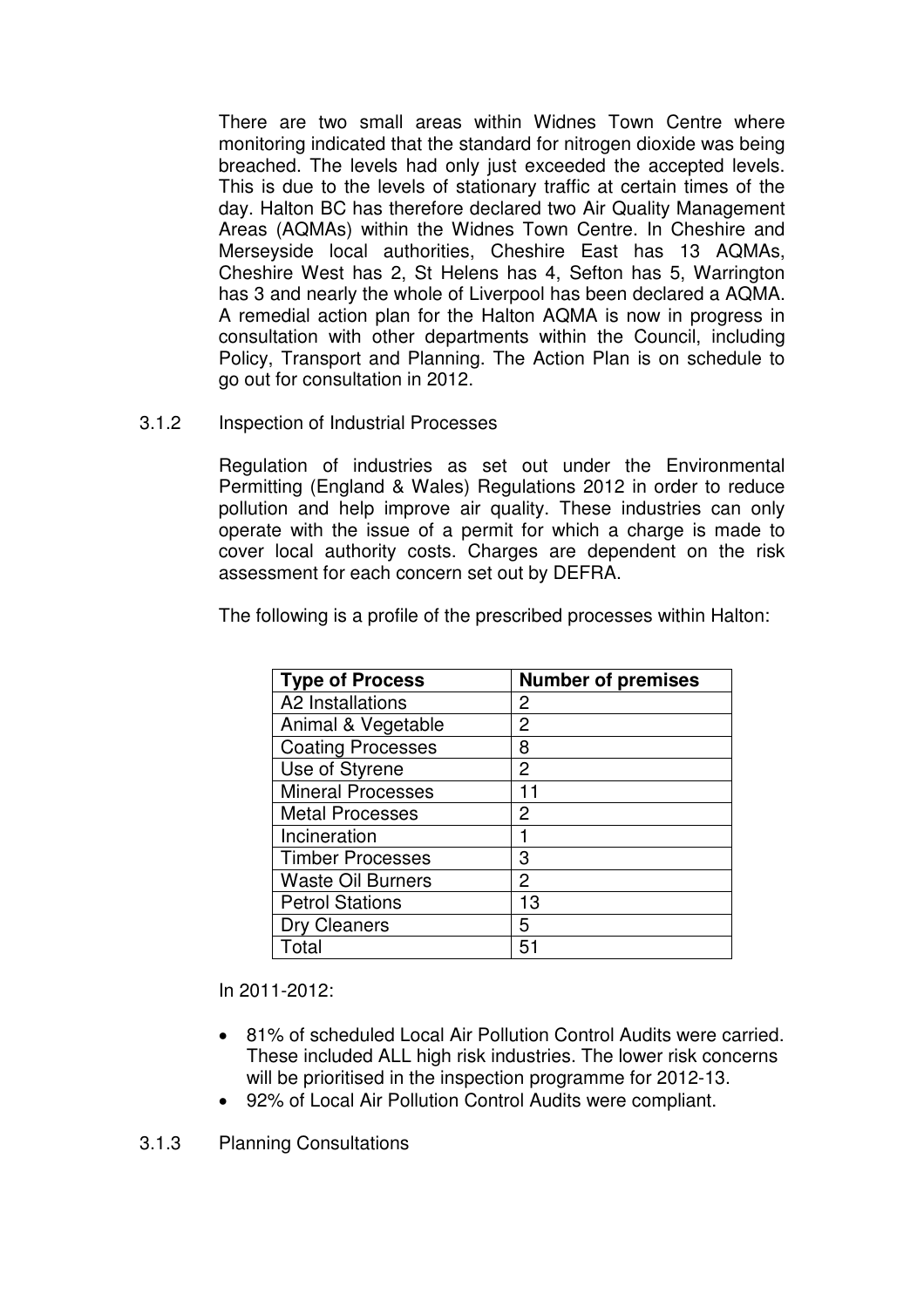The team provide advice on the environmental implications of planning applications received by the Council.

In 2011-2012 125 planning applications were advised on including

- INEOS. The team is currently managing the air quality monitoring project carried out in relation Condition 62 of the planning consent for the 'Energy from Waste Plant' being constructed in Weston on INEOS land. This includes the review of monthly data, liaison with interested parties, other Council departments and the compiling of an annual report. The team are also advising the Planning team in relation to a section 106 agreement relating to air quality and noise.
- Proposed Mersey Gateway Bridge. The team is working with air quality and noise consultants for details of background levels in the vicinity of the proposed bridge. Further work and liaison will be required during the tender process and more detailed consultation once a successful tender is confirmed.

## 3.1.4 Service Requests about Pollution

The following service requests about pollution were made in 2011- 2012. The service standard is for all requests to be responded to within 3 working. 95% of requests were responded to within 3 days, the remainder within 5 days.

| <b>Complaint Type</b> | 2010-11 | 2011-12 |
|-----------------------|---------|---------|
| Odour                 | 121     | 236     |
| Dark Smoke            | 162     | 110     |
| Dust & fumes          | 10      | 23      |

Noise pollution comprises a large proportion of service requests. Complaints derive from domestic, commercial and industrial premises.

While the majority are resolved informally, some then progress to statutory notices or seizes of equipment in the last resort. In 2011- 2012 a total of 957 service requests about noise were received as follows:

| <b>Complaint Type</b> | 2010-11 | 2011-12 |
|-----------------------|---------|---------|
| Domestic              | 718     | 598     |
| Commercial            | 86      | 71      |
| Industrial/           | 171     | 259     |
| Construction          |         |         |
| Traffic               | 31      | 29      |
| No. Statutory         | 12      | 10      |
| notices served        |         |         |
| No. prosecutions      | 2       |         |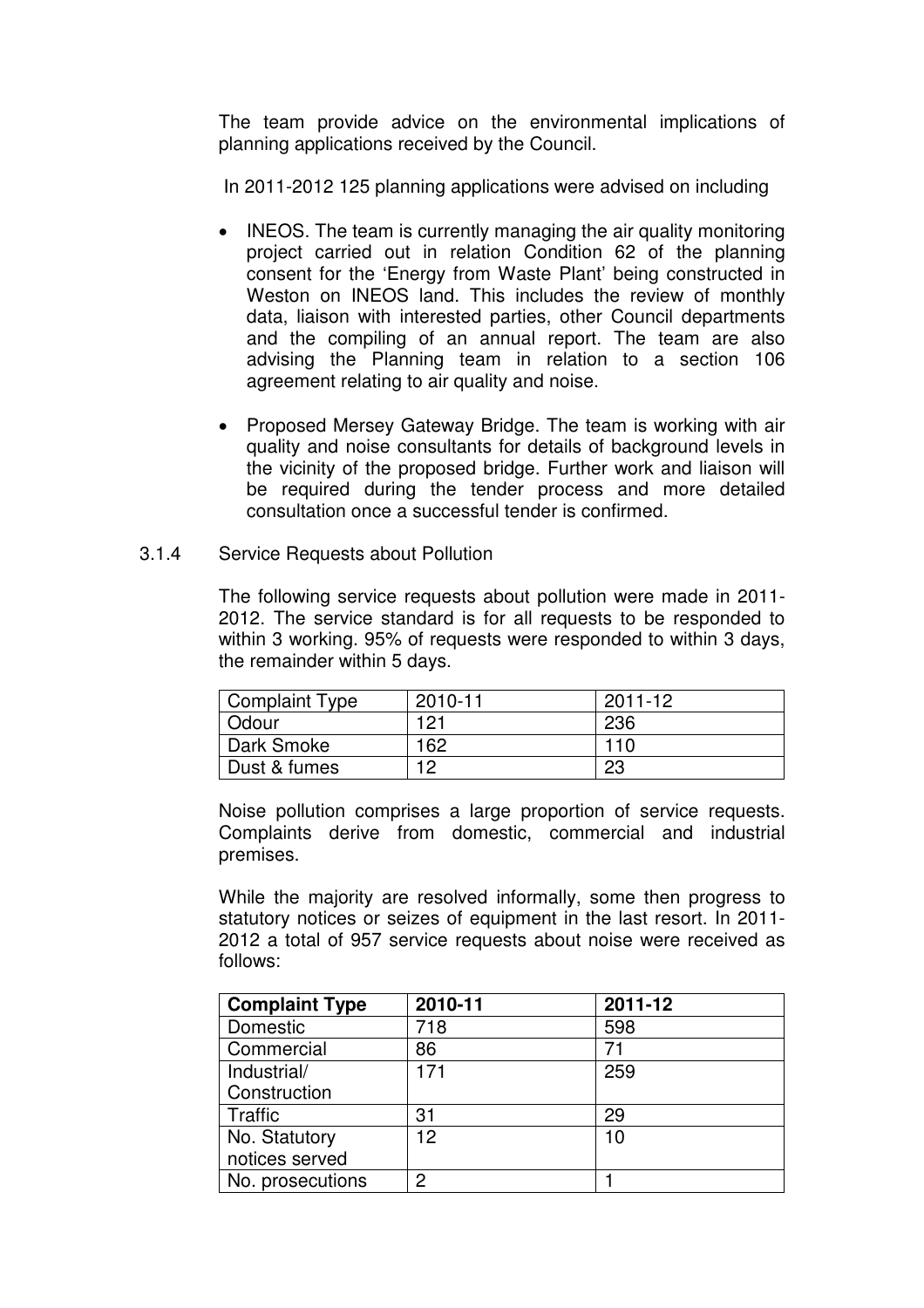| No. Seizure of |  |
|----------------|--|
| equipment      |  |

The increase in the number of complaints about industrial/ construction noise in 2011-12 reflected the greater number of construction works being carried in Halton.

## 3.1.5 Other Statutory Nuisances

The team also investigate a range of statutory nuisances including filthy & verminous premises, accumulations of waste, vacant premises and blocked drains. When informal action is not effective, statutory notices may be served and work in default carried out with costs thereafter recharged.

## 3.1.6 Housing

The team inspect privately rented housing within Halton to ensure safety and remove hazards. Working closely with the Fire Service, Building control, Registered Social Landlords and Housing Strategy.

In 2011-2012 163 requests were made about such housing. All complaints were investigated and 146 reports were sent to landlords to require them to carry out relevant works. Most work was carried out by landlords in response to these letters but 2 statutory notices were served when no work was carried out.

In 2011-2012 17 programmed inspections were carried out of Houses in Multiple Occupation (HMOs) to ensure they reach the statutory standard and where required (2), a license is issued. There is a charge of £295 for the licence application.

The team inspect homes to ensure decent standard and size for immigration purposes. In line with other local authorities, a charge is now applied for each inspection. 4 Inspections took place in 2011- 2012.The charge is £80 (this has been benchmarked with colleagues in Cheshire & Merseyside local authorities).

### Housing Figures

|                               | 2010-11 | 2011-12 |
|-------------------------------|---------|---------|
| <b>Unsatisfactory Housing</b> | 177     | 163     |
| No. HMO's                     | 17      |         |
| No licensed HMOs              | ≏       |         |
| No. immigration inspections   |         | .<br>C  |

# 3.1.7 Halton Healthy Homes Network- Launched in February 2012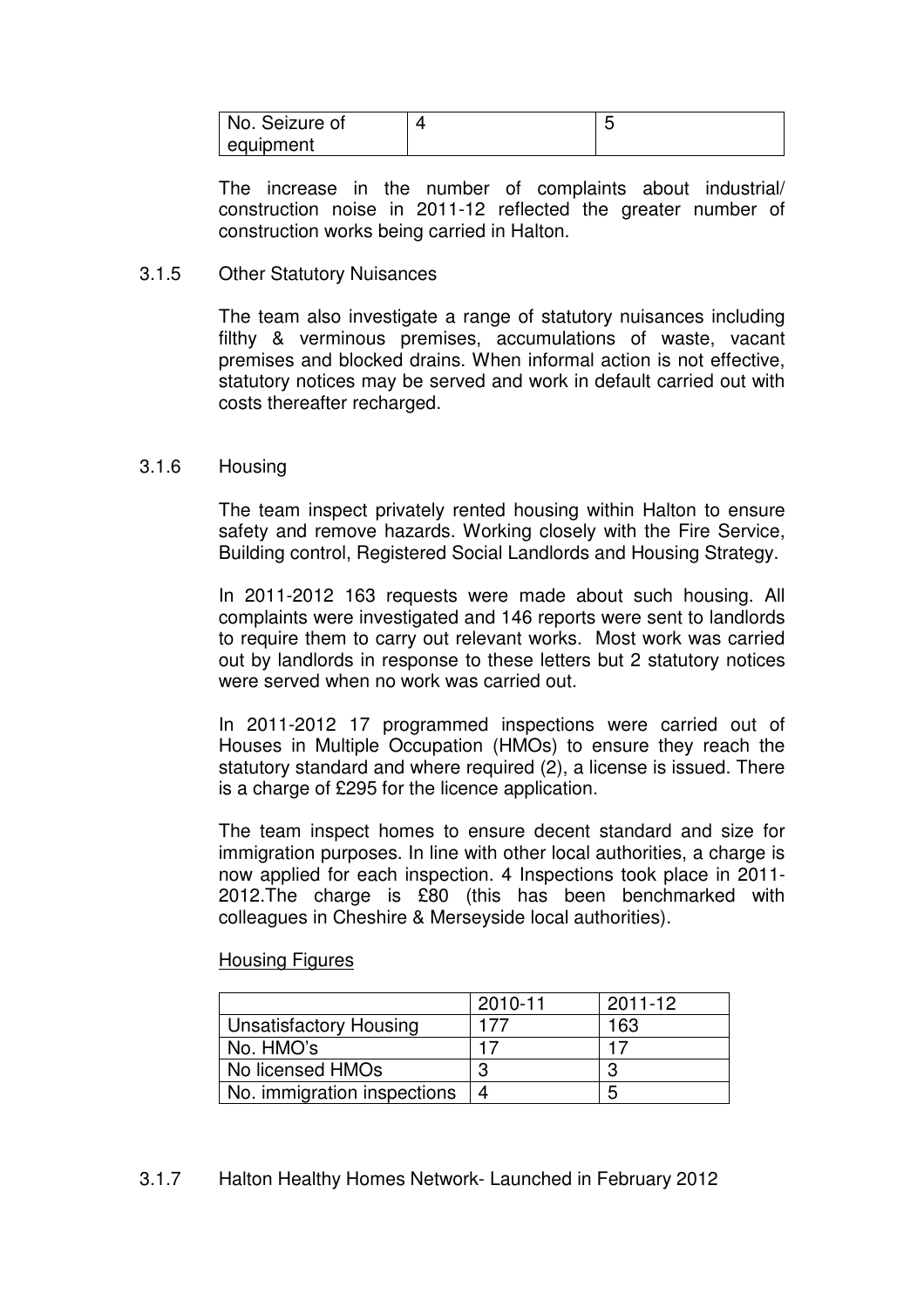The aim of the network is to raise awareness of health implications of poor housing and fuel poverty and to encourage all front line staff, community workers, Council Members and volunteers within Halton to identify those at risk and signpost them to relevant organisations who may assist. There are currently more than 80 members in the network.

## 3.1.8 Animal Welfare

Enforcement and advice on animal health & welfare legislation relating to farm and pet animals including risk based inspections of farms and drafting contingency plans in relation to animal disease. All animal premises subject to licence are inspected each year:

| Premises type                  | Number of premises |
|--------------------------------|--------------------|
| Pet shops                      | 5                  |
| <b>Boarding Establishments</b> | 3                  |
| <b>Breeding Establishments</b> |                    |
| <b>Riding Establishments</b>   | ∩                  |

Animal License premises inspected 2011/2012

# 3.1.9 Stray Dogs

The team enforce Dog Control Orders such as stray dogs, dog fouling and dog exclusion areas.

In 2011/2012 a total of 274 Stray dogs were collected and kennelled. This work is done in partnership with Liverpool, Sefton and Knowsley Councils. A fee is charged to owners when the dog is reclaimed (£40 within 48 hours, £95 thereafter)

Dog Control Orders were introduced to replace bye-laws and simplify the system of controlling dogs. They ensure a consistent approach to dog control issues. Four orders have been introduced in Halton: penalties for dog fouling, excluding dogs from certain areas (playgrounds) and keeping a dog on a lead in certain areas or if the dog is causing a stress to other persons or animals.

In 2010-11 348 complaints were received, 306 complaints were received in 2011-12.

A number of events to promote responsible dog ownership were held in Runcorn and Widnes. They were organised in partnership with RSPCA, PDSA, Dogs Trust and other Merseyside local authorities.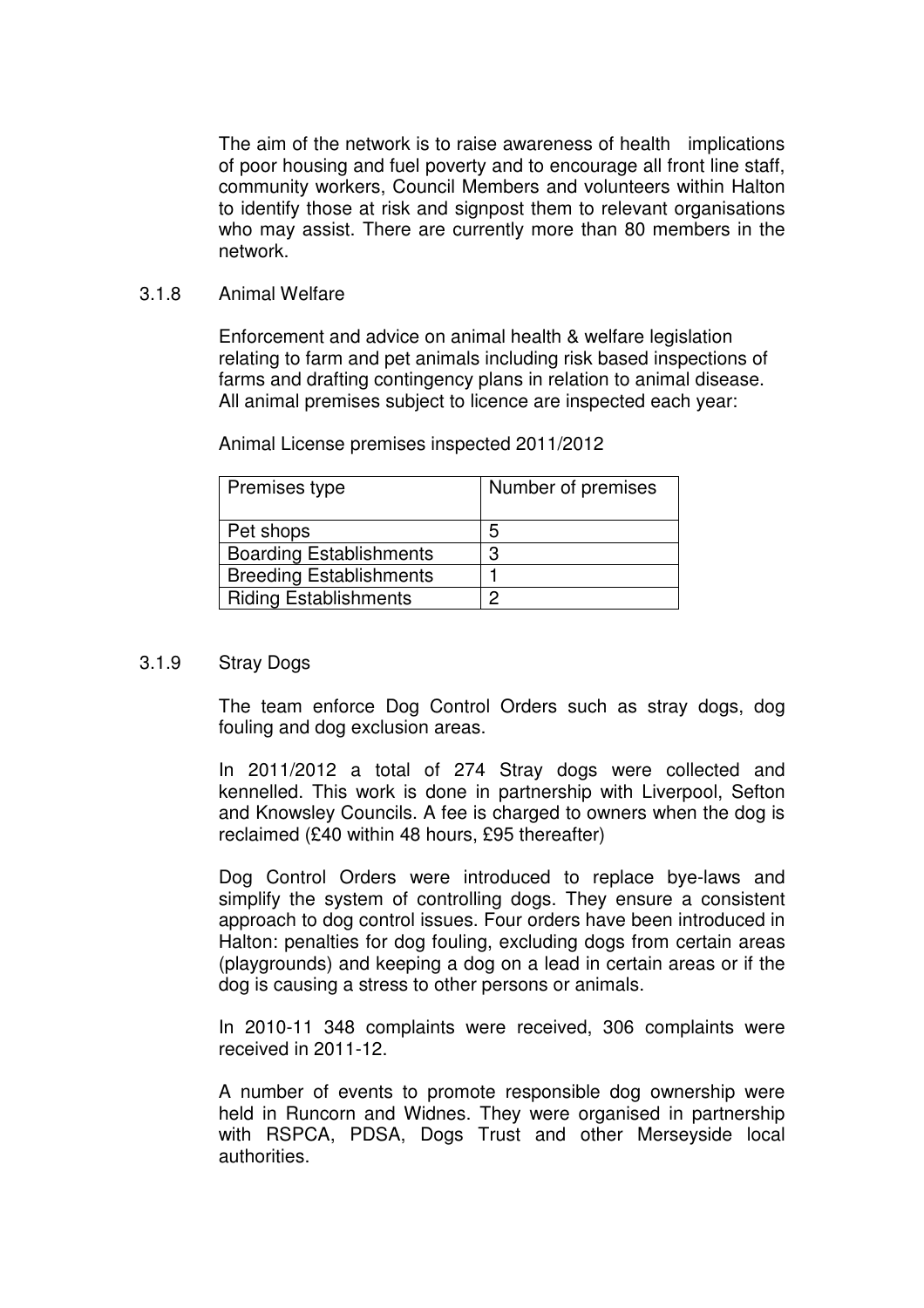# 3.20 Pest Control

A total of 5274 (5837 in 2010-11) service requests were made in 2011-2012:

| <b>Complaint</b>            | 2010-11 | 2011-12 |
|-----------------------------|---------|---------|
|                             |         |         |
| Rats & Mice                 | 1561    | 1499    |
| Ants                        | 72      | 52      |
| Wasps, Bees                 | 1092    | 870     |
| Cockroaches                 | 5       |         |
| <b>Bedbugs</b>              | 16      | 27      |
| Fleas                       | 79      | 75      |
| Complaints relating to dogs | 920     | 767     |

Pest Control is currently undergoing a complete management and procedural review to improve service delivery and efficiency.

- 3.2 Food & Health & Safety
- 3.2.1 Food Safety

The team fulfils the Council's statutory role as a 'Food Authority' for the enforcement of Food law. This work is carried out in partnership with the Government's Food Standards Agency (FSA).

The objectives of the service are:

- Ensure food produced and sold in Borough is fit for human consumption
- Reduce the incidence of foodborne infectious disease
- Help consumers make informed choices about where they eat & shop

These objectives are achieved through a combination of:

- Programmed risk base inspection
- Provision of advice & guidance
- Food sampling in the Borough
- Responding to national Food alerts and incidences.

Where advice and guidance has not been effective other enforcement options include statutory notices, seizure of food, closure of premises and/or prosecution.

Food Safety & Standards Key Performance Figures 2011-2012 with previous year comparison: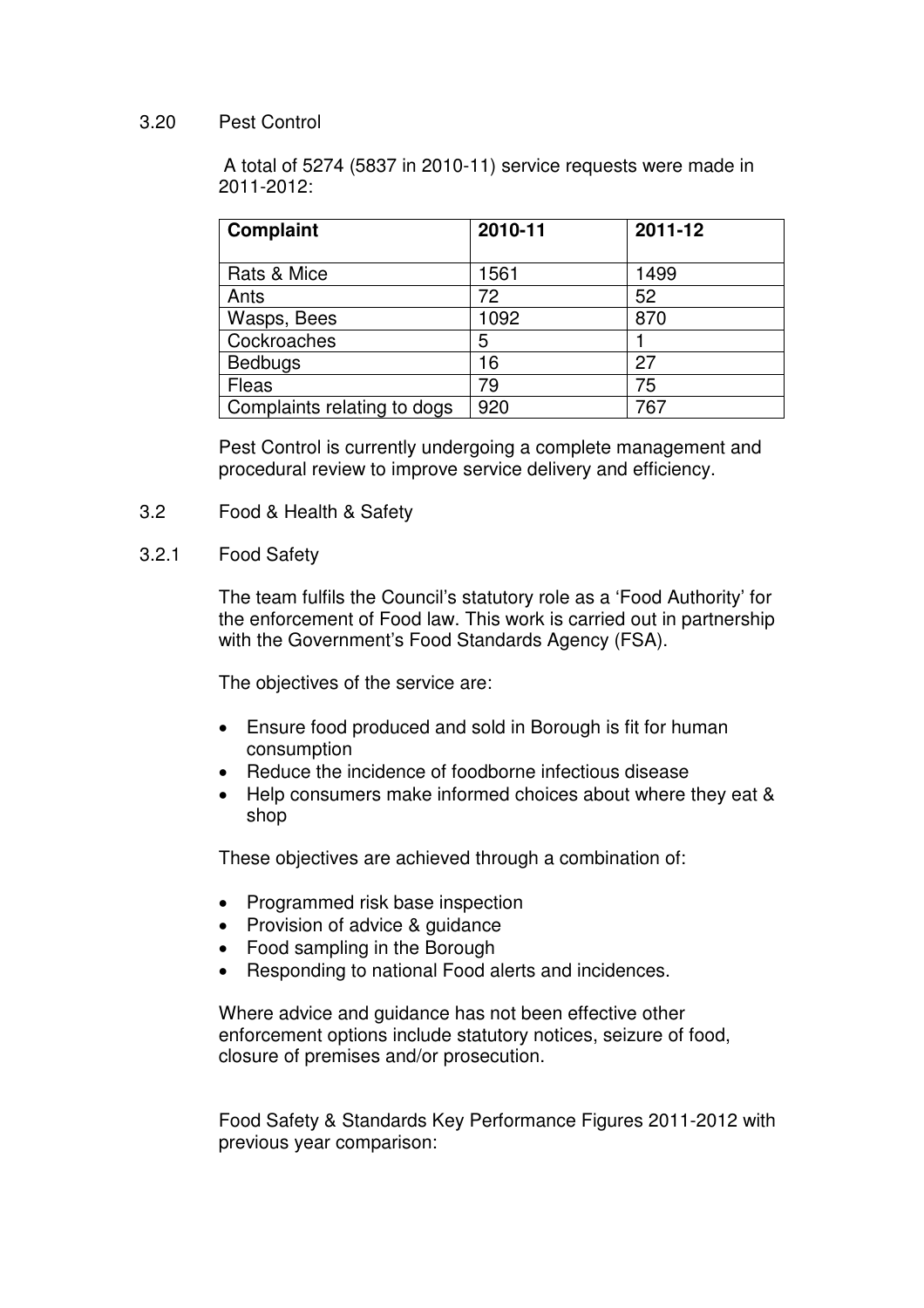| Activity                         | 2010-11        | 2011-12        |
|----------------------------------|----------------|----------------|
| <b>Inspections Food Safety</b>   | 982            | 738            |
| % high risk inspected            | 100%           | 100%           |
| % broadly compliant with law     | 87%            | 89%            |
| <b>Supplementary Visits</b>      | 636            | 540            |
| Complaints about food / premises | 113            | 113            |
| Requests for advice              | 224            | 241            |
| Samples taken (unsatisfactory)   | 419 (51)       | 244 (24)       |
| Written warnings                 | 513            | 523            |
| Improvement notice               | 5              | 5              |
| <b>Simple Caution</b>            | $\overline{2}$ | $\overline{2}$ |
| Prohibition / closure            | 3              |                |
| Prosecution                      |                | 0              |
| Infectious disease notifications | 108            | 87             |

The lower number of visits in 2011-12 is in fact due to an unusaully high number of visits undertaken the previous year. This was due to 2 main factors;

- Additional visits by contractor to low risk premises funded by FSA in preparation for National Food Hygiene Rating Scheme
- Following FSA guidance approximately 100 childminders were added to the inspection programme. Although a high volume these were short low risk visits.

Infectious Disease Control.

The team works in partnership with the Health Protection Agency (HPA) and Primary Care Trust (PCT) to investigate cases and outbreaks of infectious disease.

National Food Hygiene Rating Scheme

In April 2011 Halton became the first authority in Cheshire and Merseyside to adopt the National Food Hygiene Rating Scheme. Hygiene ratings for most food premises in the borough are published online and businesses are provided with certificates and window stickers to display their score. Halton had previously operated its own "scores on the doors" scheme since 2007. Businesses are awarded a score of between 0 and 5 (highest). 89% of businesses achieve the top 3 scores and are considered broadly complaint with food hygiene law.

Supplementary planning document – Hot food Takeaways

In its role as a member of Halton and St Helens PCT's obesity commissioning group the team liaised with the Planning department and actively contributed to the production and adoption of the Supplementary Planning Document on Hot Food Takeaways. The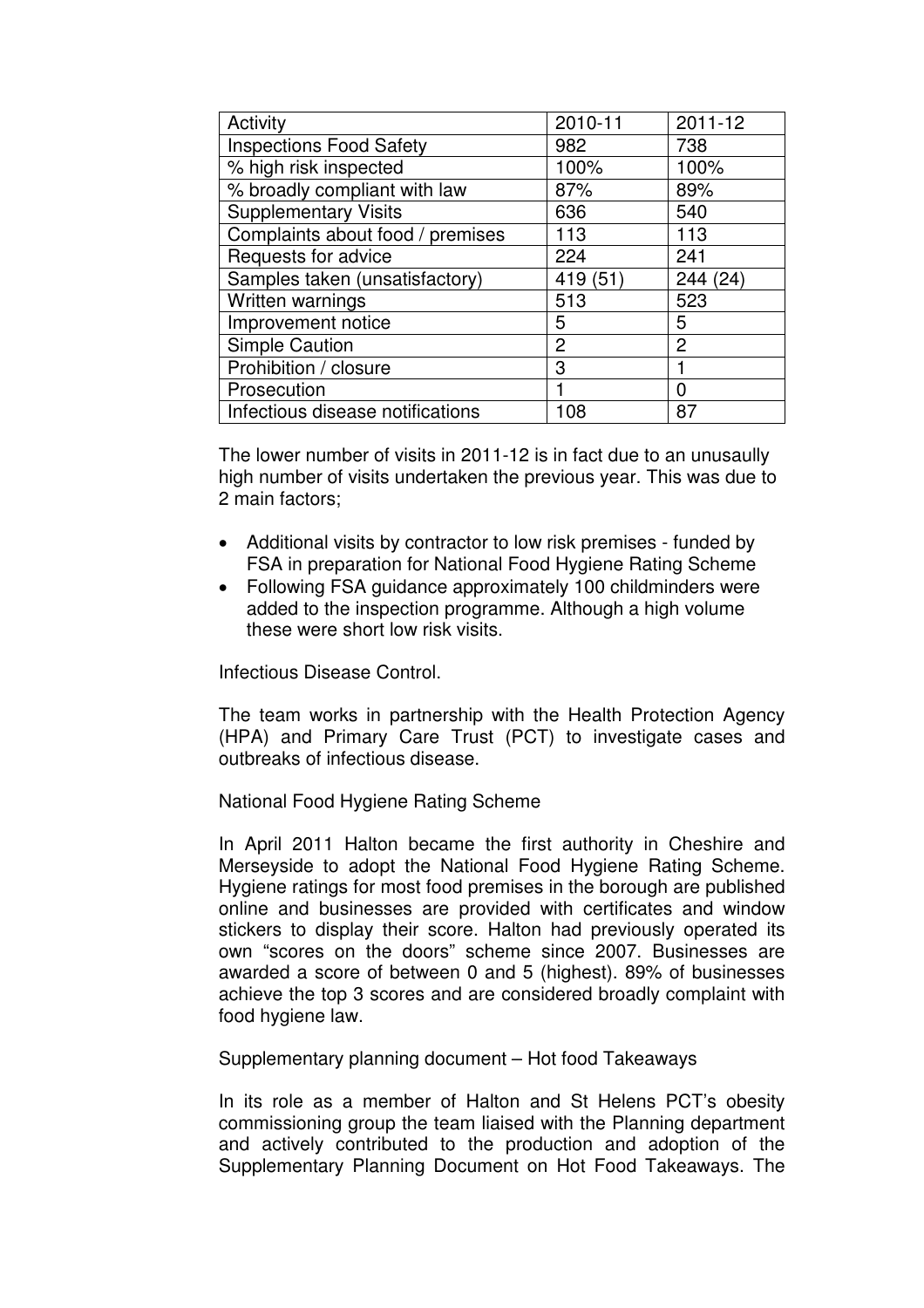policy sets out the council's policy with respect to proliferation of takeaways particularly around schools, colleges and play areas. The policy also sets out standards relating to litter, odour and waste disposal.

3.2.2 Gas and Fire Safety in Takeaway food premises

During 2011-12 the food team have undertaken a project to address standards of gas safety in takeaway food premises. The food team ensure business owners are maintaining gas equipment in a safe condition so as to avoid the risk of fire and explosion or exposure to carbon monoxide fumes. The project began with a training session for staff from Gas Safe the organisation who maintains the statutory register of gas installers. Engineers from Gas safe have also accompanied officers on inspections to help address installations that give rise to concern. During 2011-2012 Gas Safety was addressed in 64 premises. The food team also liaise with the fire service if there are concerns about fire safety particularly when there is also living accommodation on the premises.

3.2.3 Health & Safety Enforcement

The team fulfils the Council's role as a Health & safety Enforcement Authority. This work is carried out in partnership with the Health & Safety Executive (HSE).

While the Health & Safety team is the enforcing authority for retail, wholesale, warehousing, caterers, entertainment and leisure premises within the Borough, The HSE is the enforcing authority in higher risk workplaces such as construction, manufacturing and chemical industries.

The overall objective of the H&S service is to ensure business owners fulfil their duties to protect the health, safety & welfare of their employees and members of the public who may be affected by their activities.

This is achieved by advice or guidance or by a range of enforcement actions including the service of statutory notices, closure of premises, seizure of equipment or/and prosecution.

Health & Safety Key Performance Figures 2011-2012 with comparison with 2010-11

| Activity                          | 2010/11      | 2011/12   |
|-----------------------------------|--------------|-----------|
| % high risk inspections (number)  | 100% (21)    | 100% (20) |
| % that improved in risk rating    | New for 2011 | 70%       |
| Additional targeted interventions | 182          | 226       |
| Complaints investigated           | 52           | 68        |
| <b>Accident notifications</b>     | 155          | 152       |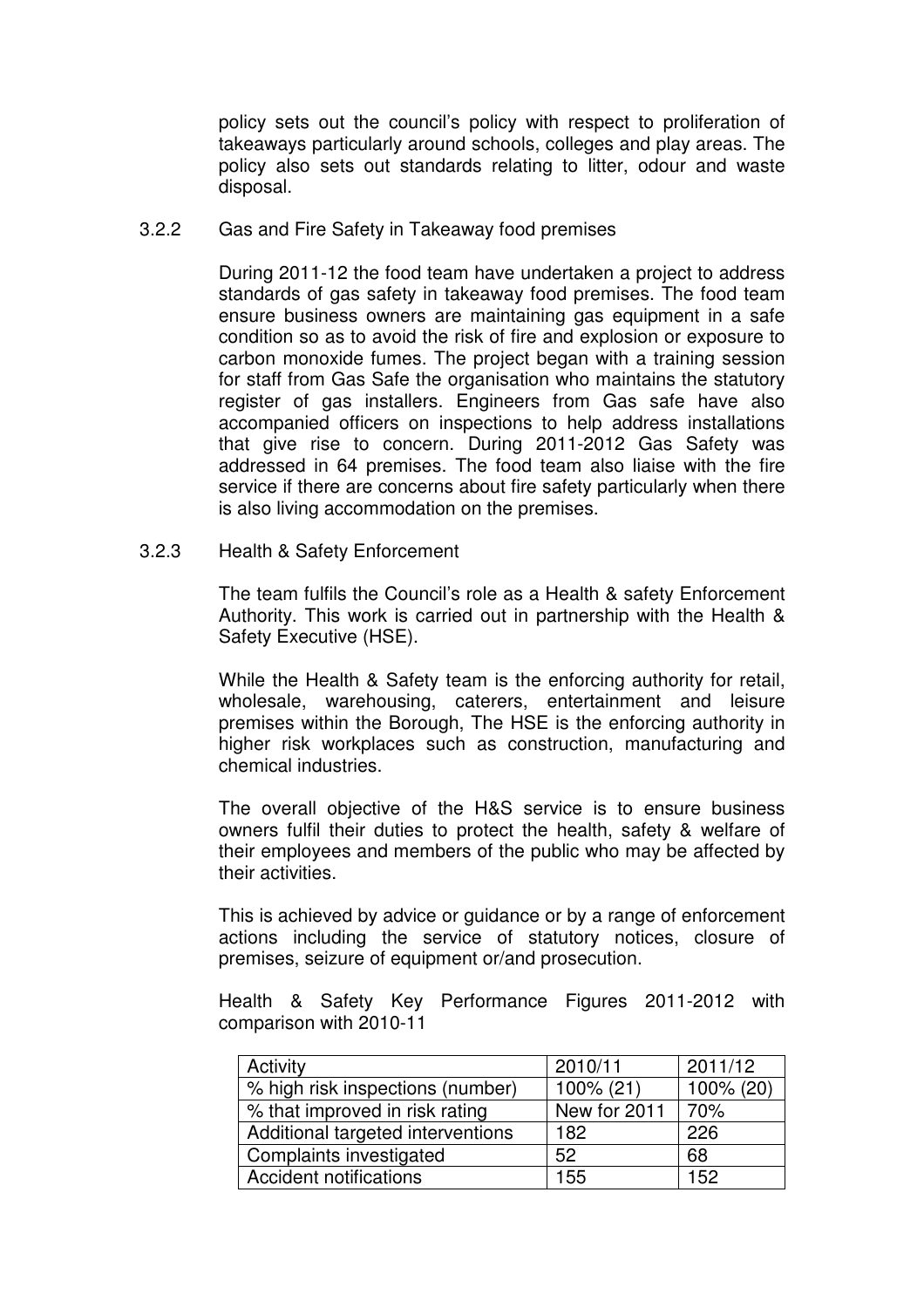| Requests for advice        | 91  | 93  |
|----------------------------|-----|-----|
| Written warnings           | 122 | 188 |
| Improvement notices        | 13  | 19  |
| <b>Prohibition notices</b> |     | 5   |
| <b>Simple Caution</b>      |     |     |
| Prosecution                | 5   |     |

# 3.2.4 Smoke Free Playgrounds

 In October 2012 In partnership with Heart of Mersey and the Primary Care trust Halton became the first authority in Cheshire and Merseyside to launch a voluntary smoke free code in all of its 72 playgrounds and multiuse games areas. The aim of the scheme is de-normalise smoking amongst children and prevent them from becoming the next generation of smokers

3.2.5 Illegal Cosmetic treatments

During 2011-12 the team have responded to a number of allegations concerning illegal cosmetic treatments in particular unregistered home tattooists. It is a legal requirement that any person or business engaged in the practice of tattooing and body piercing is registered with the authority and complies with by-laws relating to hygiene and safety. These controls exist to protect customers from the risks of blood borne infections such as hepatitis and HIV. Unregistered tattooists are a significant concern as they will not have undergone inspection to ensure they reach hygiene standards. It is also illegal for a person to tattoo anyone who is under 18. It is suspected that home tattooists may be responsible for tattooing school age children. This also raises safeguarding issues. The authority is investigating a number of complaints from parents and teachers of children who have received a tattoo.

In January 2012, following a complaint from a member of the public and other evidence of illegal activity the team executed a warrant with the police at an address of an illegal home tattooist in Runcorn. The tattooist was issued with a prohibition notice preventing him carrying out the activity of tattooing at his address and after admitting the offence was issued with a simple caution.

The health and safety team are also assisting the General Dental Council with investigations into two individuals who are alleged to have been conducting teeth whitening illegally at two salons in the borough. Although teeth-whitening is a legal cosmetic treatment it should only be carried out by a registered dental practitioner.

# 3.2.6 Enforcement of the Sunbed (Regulation) Act 2010

The above regulations make it illegal for persons under the age of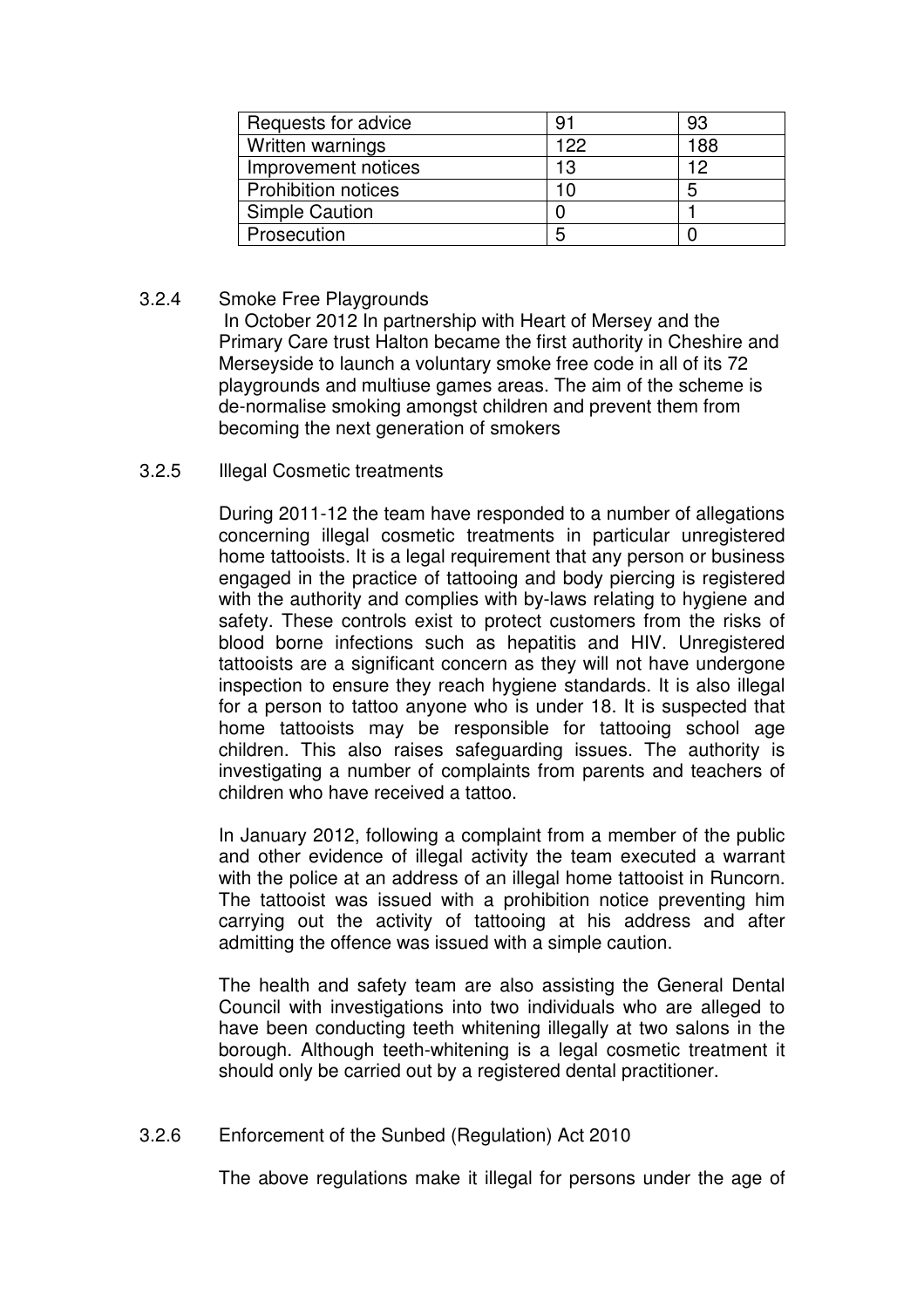18 to use a sunbed or any form of ultraviolet tanning equipment. UV radiation is known to be a risk factor for skin cancer and premature skin aging. The team have written to all premises in the borough offering the use of tanning equipment to inform them of the regulation. This letter was followed up by inspection visits to 9 premises.

3.2.7 Health and Safety in residential care homes

During 2011-12 the health and safety team undertook a special project in partnership with the authority's quality assurance team to inspect health and safety standards in residential care homes. Home owners and managers were invited to a seminar to outline their health and safety duties. This was followed up by health and safety inspections of 21 residential care homes.

3.2.8 Retail Violence

The health and safety team have worked in partnership with Cheshire Police, crime prevention and the community safety partnership to address violent instances such as robbery in high risk retail premises. Such premises frequently employ lone workers and handle a significant amount of cash and include bookmakers, corners shops and petrol stations. Whilst robbery is a criminal offence to be investigated by the police – where the risk of robbery is foreseeable or staff are particularly vulnerable - the owners of businesses are under a health and safety duty to implement reasonable safeguards to protect their staff. Working in partnership with the police and crime prevention the authority can use health and safety powers to implement safeguards and systems of work that help to protect workers and make businesses less vulnerable to crime.

The team issued retail violence information to 58 businesses including 12 premises that had suffered a violent incident.

# 4.0 **POLICY IMPLICATIONS**

4.1 All enforcement action is guided by the Environmental Health Enforcement Policy

# 5.0 **OTHER/FINANCIAL IMPLICATIONS**

5.1 There is an income derived from Pest Control activities.

# 6.0 **IMPLICATIONS FOR THE COUNCIL'S PRIORITIES**

6.1 The Service is currently undergoing a comprehensive review in order to maintain good practice, policy & procedures and identify any improvements to service delivery.